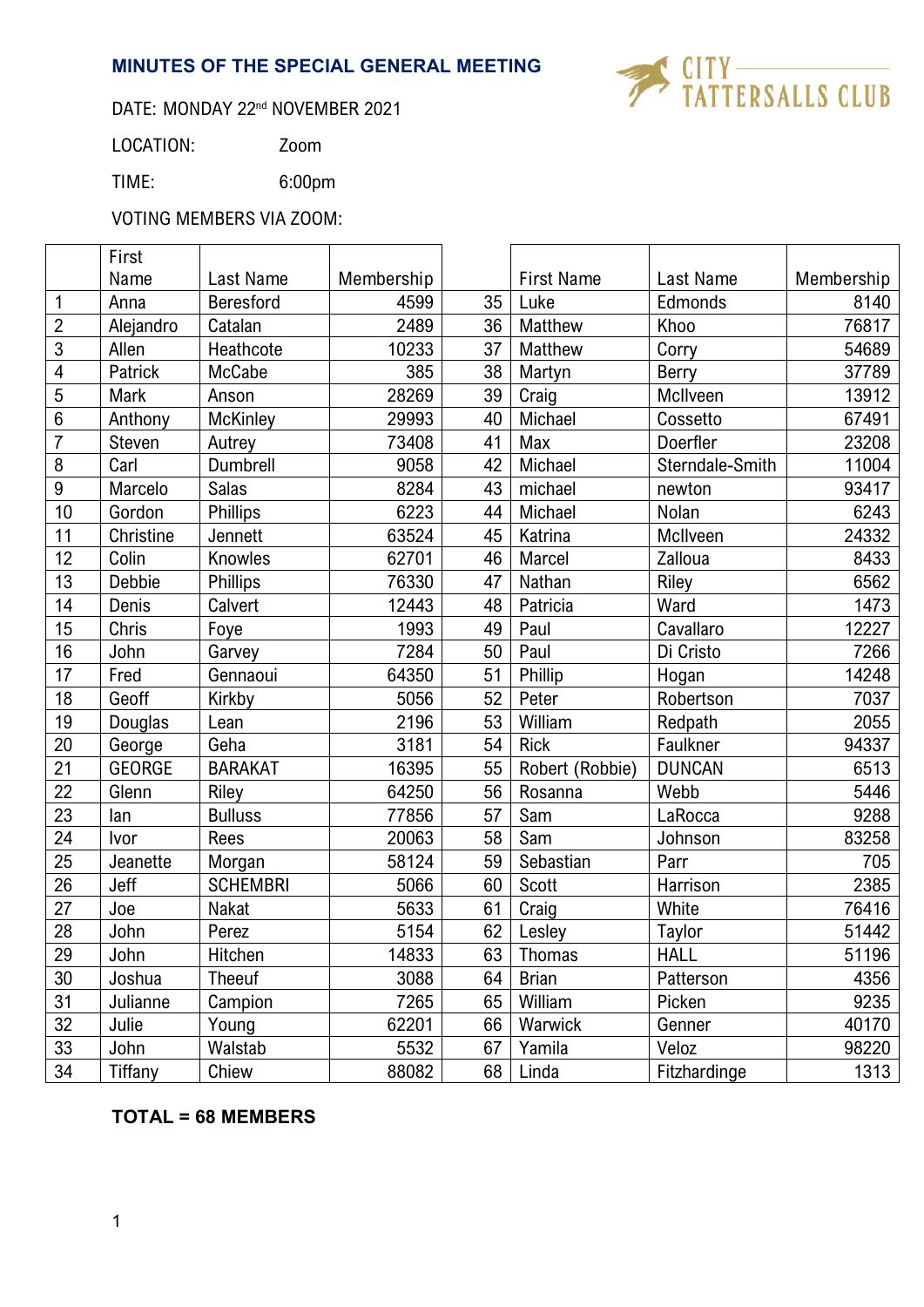### **MINUTES OF THE SPECIAL GENERAL MEETING**

### QUORUM

I<br>TERSALLS CLUB

The quorum at all Special General Meetings is thirty Voting Members.

With 68 members online, the Chairman confirmed a quorum and declared the meeting open at 6:05pm

### WELCOME & HOUSEKEEPING

The Chairman welcomed all members present to the Special General Meeting. The CEO outlined the protocols under which the meeting would be conducted. This meeting named "Special Meeting of Members" is only available to those that are Life and Gold members.

### BUSINESS OF THE MEETING

#### BACKGROUND

On the 22 October members were emailed a Notice of Special Meeting.

On the 3rd of November members were sent a correction notice thanks to comments received by Life Member Michael Nolan. A link to changes made to the business of the special general meeting, to the explanatory note for Resolution 1 and the requested changes to Resolution 1, were marked up for convenience.

Later, Mr. Nolan proposed a further change that related to Resolution 2 and aimed to provide members with greater clarity as to the Hotel Stratum, (Starting at part of Level 7 of the 194 building and from levels 5 upwards for the other buildings at 196 to 204 Pitt Street).

Mr. Nolan has also requested a change to point 59.16 of the proposed Resolution 2 Rule Changes, second line, changing the word LOU to MOU.

*Attached to these minutes is the original notice sent to members on 22nd October 2021*

#### PROPOSED AMENDED RESOLUTION 1 AND RESOLUTION 2

### PROPOSED AMENDED RESOLUTION 1 (WITH AMENDMENTS HIGHLIGHTED)

59.16 If at any time before the fifth anniversary of the TCCL Amalgamation Date, the Club is in breach (or TCCL reasonably suspects the Club is in breach) of the MOU, Deed of Amalgamation or this clause 59 insofar as the breach relates to the TCCL Retained Funds, then TTCL may issue a written demand to the Club to return some or all of the TCCL Retained Funds and the Club must comply with that demand, subject to TCCL providing a written undertaking to the Club that, in accordance with the Amalgamation Documents, it will transfer the TCCL Retained Funds back to the Club on the fifth anniversary of the TCCL Amalgamation Date unless the circumstances in clause 59.15 apply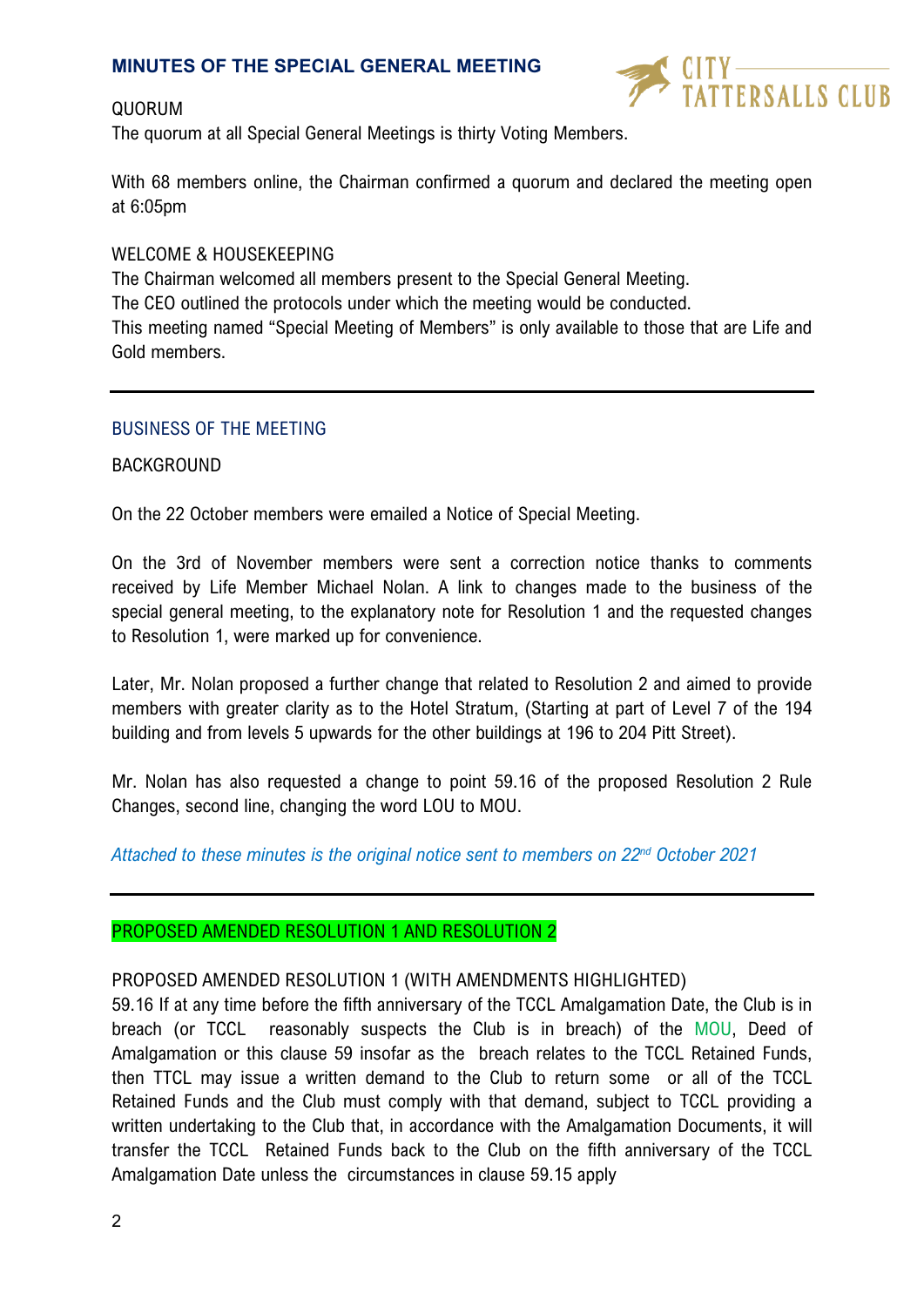

PROPOSED AMENDED RESOLUTION 2 – SALE OF HOTEL AND AIR STRATUM (WITH AMENDMENTS HIGHLIGHTED)

In addition to the consents and approvals already given by the members on 31 July 2020, the members give CONSENT to the Board in the name of the Chairman, on behalf of and for the purposes of the Club, to:

- a) sell, or otherwise dispose of, 100% of the Club's interest in the Hotel Stratum Lot (as defined below) and the airspace surrounding the buildings located at 194-204 Pitt Street from part of level 7 upwards for the 194 building and from Level 5 upwards for the buildings at 196 to 204 (the Hotel Stratum Lot and airspace being the Hotel and Air Stratum), if considered necessary by the Board and by any means considered appropriate by the Board, and subject to the requirements of the Registered Clubs Act 1976 (NSW); and
- b) to use, invest, spend or otherwise deal with, the proceeds of such sale in pursuit of the objects of the Club and in exercise of any of the Board's powers under the Club Rules, as the Board considers appropriate, *including to expend those funds in connection with the airspace development project, despite and in addition to the consents and approval already given by the members on 8 December 2015 and 31 July 2020*

Resolution: to approve proposed amendments to Resolutions 1 and 2.

Moved by: Michael Nolan #6243 Seconded by: Jeff Schembri #5066

The motion was carried with a member approval of 97%

### RESOLUTION TO APPROVE RESOLUTION 1 AND RESOLUTION 2 AS AMENDED

Resolution 1 CHANGES TO THE CLUB RULES

Resolution: As described at pages 1 to 7 of the business of the Meeting

Having provided the effective notice period and having obtained members approval to amend the explanatory note for resolution 1, section 59.16 of the proposed Rule Changes as part of Resolution 1, the Club now seeks for members to approve changes to the Club Rules by inserting the new clause 59: TCCL Retained Funds. As described in the notice.

Moved by: Steven Autrey #73408 Seconded by: Phillip Hogan #14248

The motion was carried with a member approval of 98%

Resolution 2 CHANGES TO SALE OF HOTEL AND AIR STRATUM,

Resolution: As described at pages 8 to 10 of the business of the Meeting

Having provided the effective notice period and having obtained approval from members to amend Resolution 2, the Club now seeks for members to approve Resolution 2 (as amended) which relates to the Sale of the Hotel and Air Stratum.